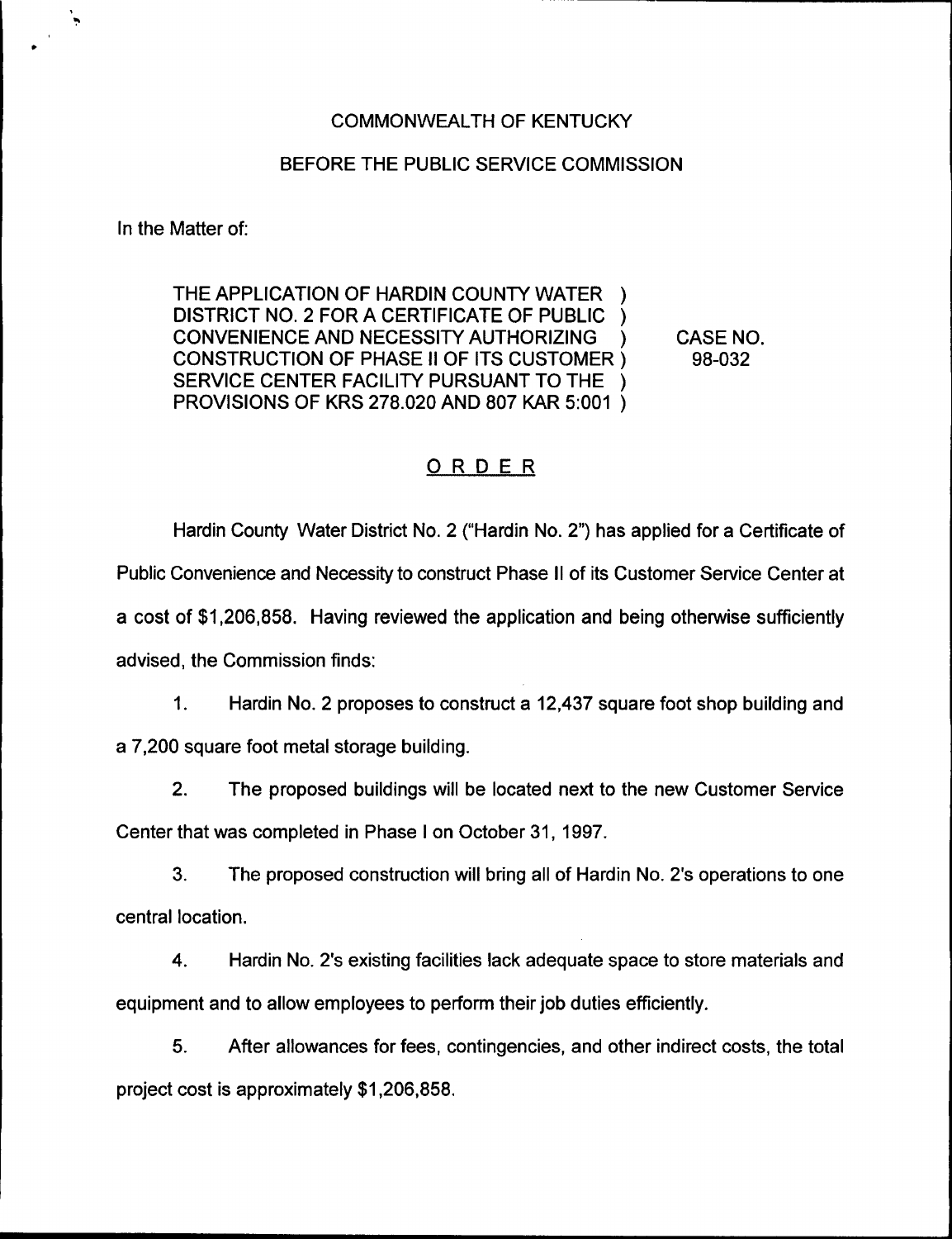6. Hardin No. 2 proposes to sell the existing facility, which has been appraised for \$300,000, once Phase II is complete.

7. Hardin No. 2 proposes to finance the proposed project from its depreciation fund, the proceeds from the sale of the old facility, and other unrestricted reserve funds. Hardin No. 2 does not intend to adjust its rates for water service to cover the system's cost.

8. Construction of the proposed building will not result in the wasteful duplication of existing facilities.

9. The public convenience and necessity require the construction of the proposed buildings.

IT IS THEREFORE ORDERED that:

À

Hardin No. 2 is granted a Certificate of Public Convenience and Necessity to  $\mathbf{1}$ . proceed with the proposed construction as set forth in its application.

2. Hardin No. 2 shall obtain approval from the Commission prior to performing any additional construction not expressly authorized by this Order.

3. Any deviation from the construction approved shall be undertaken only with the prior approval of the Commission.

4. Mardin No. 2 shall furnish documentation of the total costs of this project including the cost of construction and all other capitalized costs (engineering, legal, administrative, etc.) within 60 days of the date that construction is substantially completed. Construction costs shall be classified into appropriate plant accounts in accordance with the Uniform System of Accounts for water utilities prescribed by the Commission.

 $-2-$